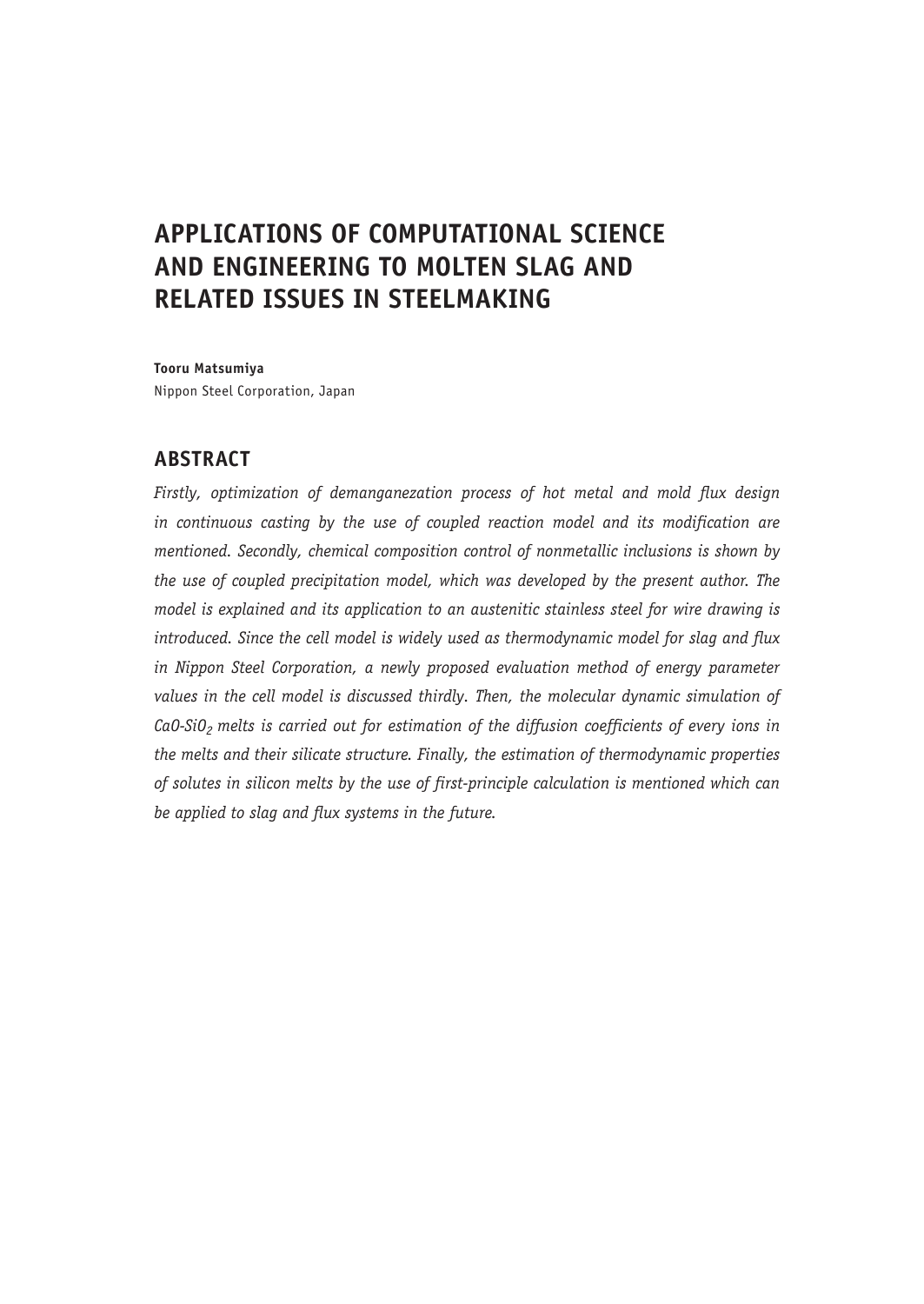### **INTRODUCTION**

Ranging from continuum mechanics to electronic structure analysis, phenomenological simulation and atomistic simulations in between, various computational science and engineering is applied to molten slag related issues in steelmaking. They are both for optimization of processes and basic understanding of slag properties and structure which should be known in the process simulations. In this paper some of their examples in Nippon Steel Corporation are presented.

## **OPTIMIZATION OF DEMANGANIZATION PROCESS**

The refining of steel is conducted mainly by the use of slag/metal reaction and injection metallurgy. In both cases chemical reaction occurs between liquid metal and refining agents that are frequently liquid oxides. The slag/metal refining process can be analyzed by coupled reaction model [1]. The reaction between injected flux and metal can be analyzed in the same manner. This model was applied to optimize demanganization process of hot metal, where iron oxide powder is injected in a hot metal through an immersed nozzle [2]. The chemical composition change of the injected powder is analyzed with the model. The results are shown in Figure 1. Silica concentration in the injected powder increases and iron oxide concentration decreases monotonically, while manganese oxide concentration reaches its maximum and decreases as time elapses after the powder is injected. This is because oxygen potential in the powder is not high enough to oxidize manganese in hot metal after the manganese oxide content reaches its maximum and manganese oxide is reduced back to hot metal. Therefore, from the viewpoint of efficient demanganization the injected powder is desired to float up to the top slag when the manganese concentration in the powder reaches the maximum. Since the time at the maximum manganese concentration becomes longer as demanganization process proceeds due to less concentration of silicon and manganese in hot metal, the depth of nozzle immersion should be increased accordingly to realize efficient demanganization. Based on this finding, the demanganization process is operated successfully.



Figure 1: Chemical composition changes in the refining powder after the injection to hot metal in demanganization and desiliconization process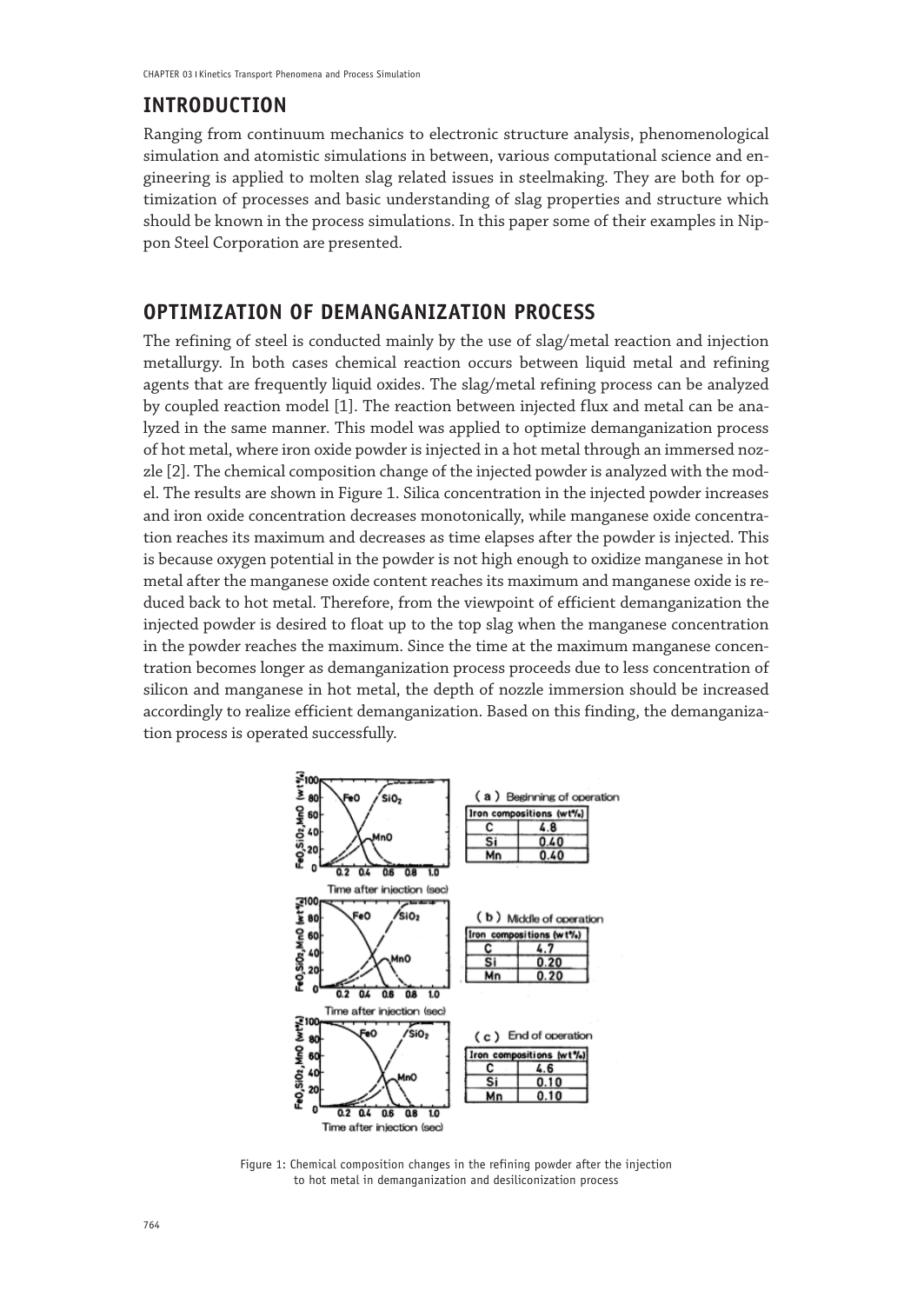## **MOLD FLUX DESIGN IN CONTINUOUS CASTING**

In the continuous casting mold flux is applied for the lubrication between the casting and the mold. Although the chemical compositions of the mold flux is optimized for this purpose, the behavior changes due to its chemical composition change during the casting through the reaction with the liquid metal. The chemical composition change because of the reaction was analyzed by the use of the coupled reaction model [3]. Since the fresh mold flux is added from the top and the reacted flux flows out through the mold-casting gap and fresh molten metal is powered through submerged entry nozzle to the mold and the reacted metal goes out the mold, the mass balance of every chemical substances in both the flux and the metal due to these material flows are included into the input and output associated to the chemical reaction between metal and flux at their interface. Figures 2 and 3 show the calculated chemical compositions change in the flux pool during the casting of Ti-contained steel, the chemical compositions of which is listed in Table 1. The initial chemical compositions of the fluxes are listed in Table 2. In the case of flux with higher CaO/SiO<sub>2</sub> ratio the TiO<sub>2</sub> content increases much as shown in Figure 2 and  $CaO/TiO<sub>2</sub>$  precipitates, which causes sticking of initial solid to the mold. On the other hand in the case of flux with low  $CaO/SiO<sub>2</sub>$  ratio the increment of TiO<sub>2</sub> is not significant (Figure 3), which is because the TiO<sub>2</sub> activity is high (Figure 4) and concomitantly the diffusion of TiO<sub>2</sub> to the flux is discouraged, and CaO/TiO<sub>2</sub> does not precipitate. By the use of this analysis mold flux can be designed beforehand with the consideration of its chemical composition change during the casting by the reaction.



Figure 2: Comparison of calculated composition change of mold flux during continuous casting of high titanium steel with observed one



Figure 3: Comparison between calculated composition changes of mold flux and observed one for C/S of 0.38

Table 1: Chemical composition of steel (mass%)

|             |    | Mn | л. |       |        |
|-------------|----|----|----|-------|--------|
| כה ו<br>,∪J | 34 |    |    | ر ر ر | ህ ዐሀገቲ |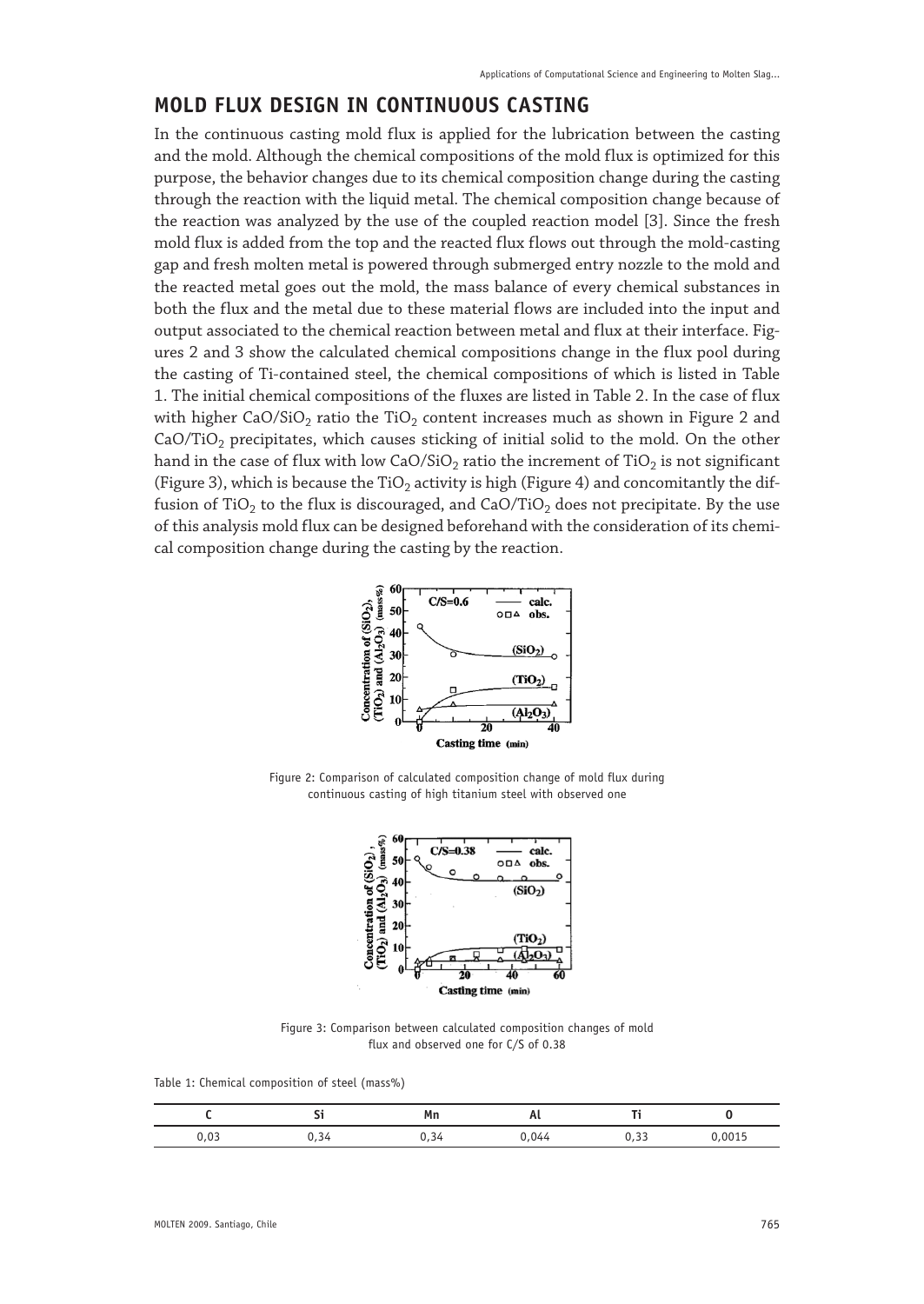CHAPTER 03 | Kinetics Transport Phenomena and Process Simulation

Table 2: Chemical compositions of mold fluxes (mass%)

| Ca <sub>0</sub> | SiO <sub>2</sub> | $Al_{2}O_{2}$ | Na <sub>2</sub> 0 | - car |
|-----------------|------------------|---------------|-------------------|-------|
| 26              | 43.              |               |                   |       |
| <b>. .</b>      |                  |               |                   |       |



Figure 4: Estimated iso-activity lines of TiO<sub>2</sub> in mold flux and change in composition of mold flux for high titanium steel on  $CaO-SiO<sub>2</sub>-TiO<sub>2</sub>$  quasi-ternary phase diagram

## **CHEMICAL COMPOSITION CONTROL OF NONMETALLIC INCLUSIONS**

#### **Coupled Precipitation Model**

Coupled precipitation model [4] was developed to analyze chemical composition change of nonmetallic inclusions during solidification of steels. Basic equations are as follows:

$$
(1-k^i)C_L^i df_S = \{1-(1-2\Omega^i k^i) f_S\} dC_L^i + \Sigma_j Rp_{ij} dP_j \tag{1}
$$

Where super suffix i indicates the kind of solute,  $k^i$  is equilibrium partition coefficient,  $C_L^i$  is solute concentration in liquid,  $df_S$  is fraction solid,  $\Omega^i$  is modified solidification parameter, Rp<sub>ij</sub> are moles of element i in the precipitate j and P<sub>j</sub> is concentration of precipitate j. If the last term in Equation (1) is omitted, integration of which gives equation of solidification microsegregation proposed by Clyne and Kurz [5]. Equation (1) is solved with mass action equation of precipitation:

$$
\Pi_i a_i R^{pij}/aj = K_j \tag{2}
$$

where ai is activity of element i,  $a_j$  is activity of precipitate j and  $K_j$  is the equilibrium constant of precipitate j. That is, in the coupled precipitation model solidification microsegregation is analysed with consideration of back diffusion of solutes into solid and local thermodynamic equilibrium is assumed in the residual liquid including the precipitation of non-metallic inclusions (Figure 5).

#### **Oxide Inclusion Control in Austenitic Stainless Steel for Wire Drawing**

The inclusions in an austenitic stainless steel for wire drawing should be deformable during the wire hot rolling. Other wise wire breaking occurs at the hard crystalline phases in the inclusions during the process. The coupled precipitation model was applied to con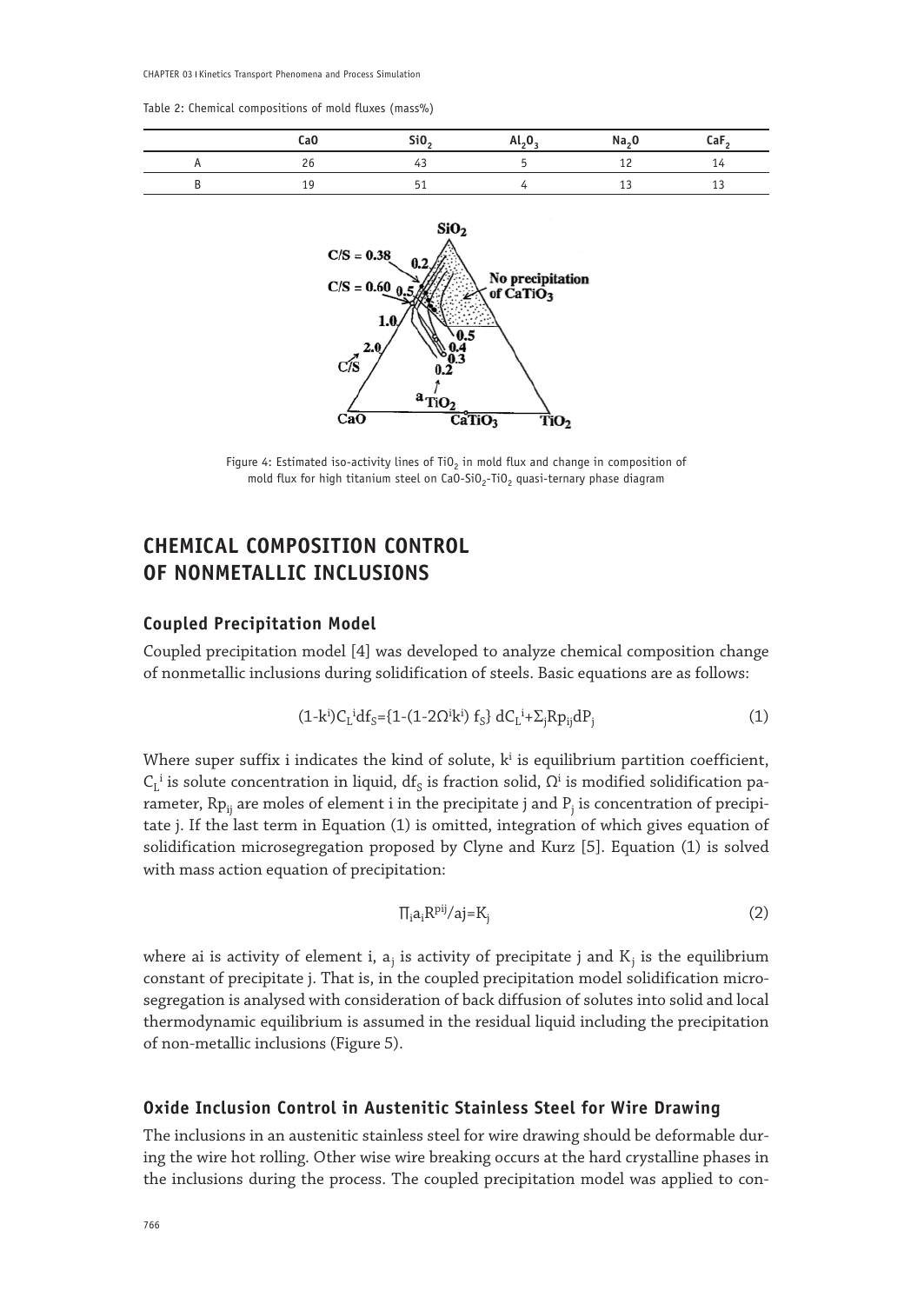trol the oxides inclusions in this steel whose chemical compositions are listed in Table 3 [6]. Figure 6 shows the calculated  $\text{Al}_2\text{O}_3$  and SiO<sub>2</sub> concentrations as functions of fraction solid and total oxygen content in the steel by the use of coupled precipitation model. The calculated concentrations at the fraction solid of 0.5 agree well with the experimentally observed ones. The increase of total oxygen content from 40 ppm to 80 ppm sharply decreases  $\text{Al}_2\text{O}_3$  concentration and sharply increases  $\text{SiO}_2$  concentration, which may change the nature of the oxide inclusions. However, further increase of total oxygen does not change so much  $Al_2O_3$  and  $SiO_2$  concentrations, that is, the nature of inclusions. The increase only increases the amount of inclusions.



Figure 5: Schematic diagram of the coupled reaction model

Table 3: Chemical compositions of the austenitic stainless steel in mass%

| Cr   | Ni    |                  |      |      |     | Mn     | Αl            |
|------|-------|------------------|------|------|-----|--------|---------------|
| 18,3 | 10.35 |                  | 0,02 |      | 0.5 | 1.1    | 0.0015-0.0030 |
|      |       |                  |      | Mo   |     | Сa     | Mg            |
|      |       | 0.0040<br>0.0150 |      | 0,01 |     | 0,0005 | 0,0004        |



Figure 6: Alumina and silica contents in inclusions as functions of total oxygen content

By the use of thermodynamic equilibrium calculation the liquidus temperature of inclusions and fractions of various crystalline phases appeared in the inclusions at the various temperature can be obtained [6]. Figure 7 compares the calculated fractions of each phase in oxide inclusions at various temperatures in the stainless steels with total oxygen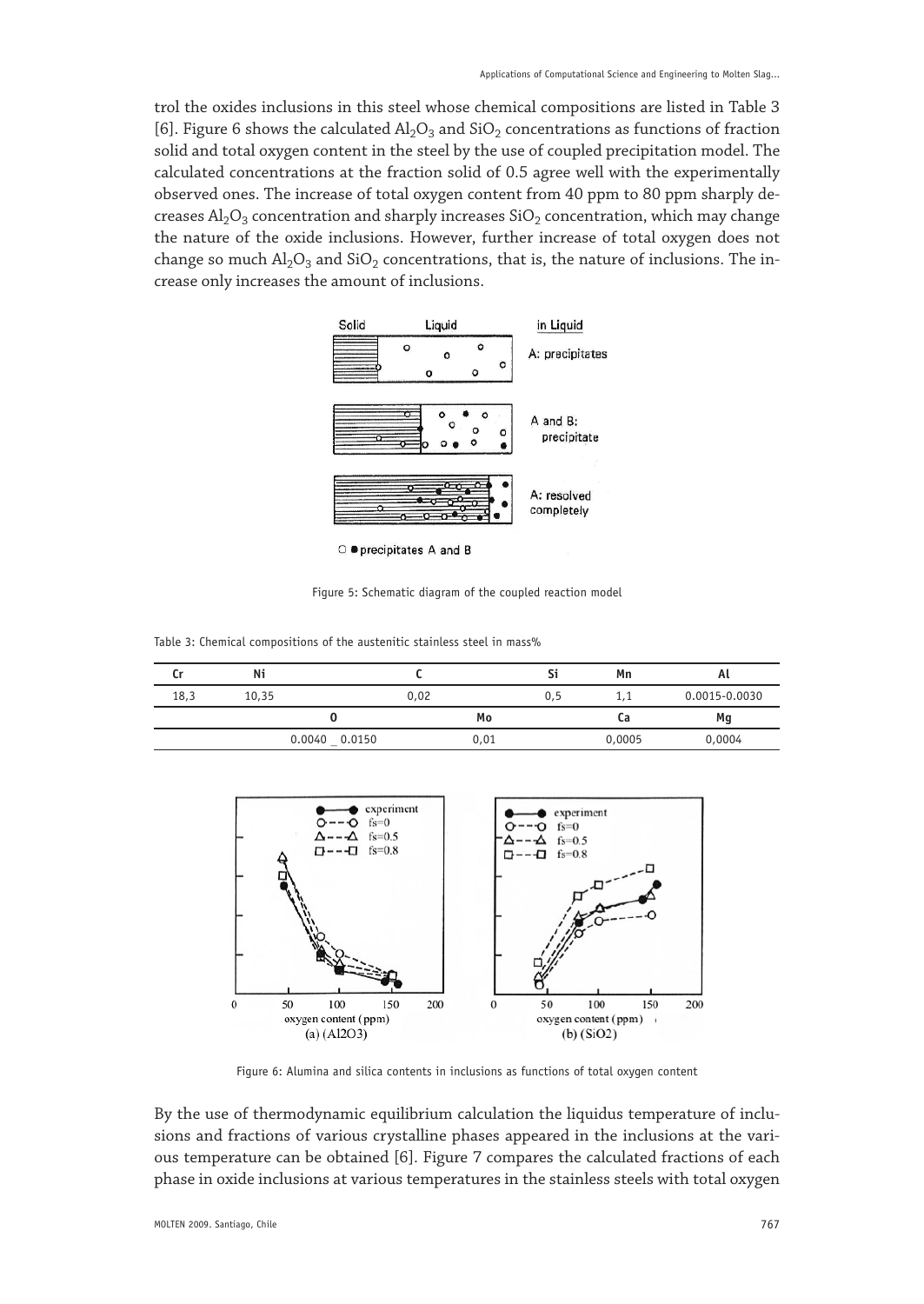content of 40 ppm and 80 ppm. In the inclusions in the steel with total oxygen content of 40 ppm, hard crystalline phases such as  $Al_2O_3$  and spinnel MgO⋅Al<sub>2</sub>O<sub>3</sub> occupy large portion even at high temperature of 1600°C. These inclusions are considered to be undeformable. On the other hand, in the inclusions in the steel with oxygen content of 80 ppm, liquid phase occupies 80% even at the low temperature of 1200°C. These inclusions are considered to be deformable. According to this finding an austenitic stainless steel for wire drawing was successfully developed.



Figure 7: Calculated fractions of various phases in inclusions at various temperatures

## **EVALUATION OF PARAMETER VALUES IN CELL MODEL FOR SLAG THERMODYNAMICS BY NMR**

Thermodynamic models describe free energy of each phase as a function of its composition, temperature and pressure and are used for the equilibrium calculation of multicomponent system at a given temperature, pressure and total compositions of the system. The cell model is one of a prominent thermodynamic model for slags and fluxes [7]. In this model the number of each cell  $R_{i}$  in liquid oxide solutions, which consists of cation pair and an oxygen atom in between, is calculated so that the free energy of the solutions is minimized under a condition of the set values of the energy parameters, formation enthalpy of cells with heterogeneous cation pairs  $W_{ii}$  and interaction energy between cells  $E_{ii}$ , with consideration of the entropy of mixing of the cells. The energy parameters are mainly accessed by the comparison of the calculated phase boundaries of multi-component liquid slags and precipitating solid phases, and sulfide and phosphate capacities of slags by using the cell model for slags with observed ones. These values come from the result of equilibrium between slags and others, which are solid oxides and liquid steels. Therefore, if some evaluated values of the others are changed, the accessed energy parameters of slag must be re-assessed in order to satisfy the equilibrium relation with them.

On the other hand, since the chemical shift in nuclear magnetic resonance (NMR) spectrum of oxygen varies depending on what kinds of cations sit in both side of the oxygen, the relative number of each kind of cell can be measured from the intensity of the peak, which corresponds to the cell, in the oxygen NMR spectra. The present author, et al. proposed to evaluate the energy parameters values in the cell model more directly so that the calculated fraction of each cell in a slag at its minimum free energy state agrees the measured fraction by NMR spectra, in order to overcome the drawback in the rather indirect evaluation method of the parameters mentioned above [8].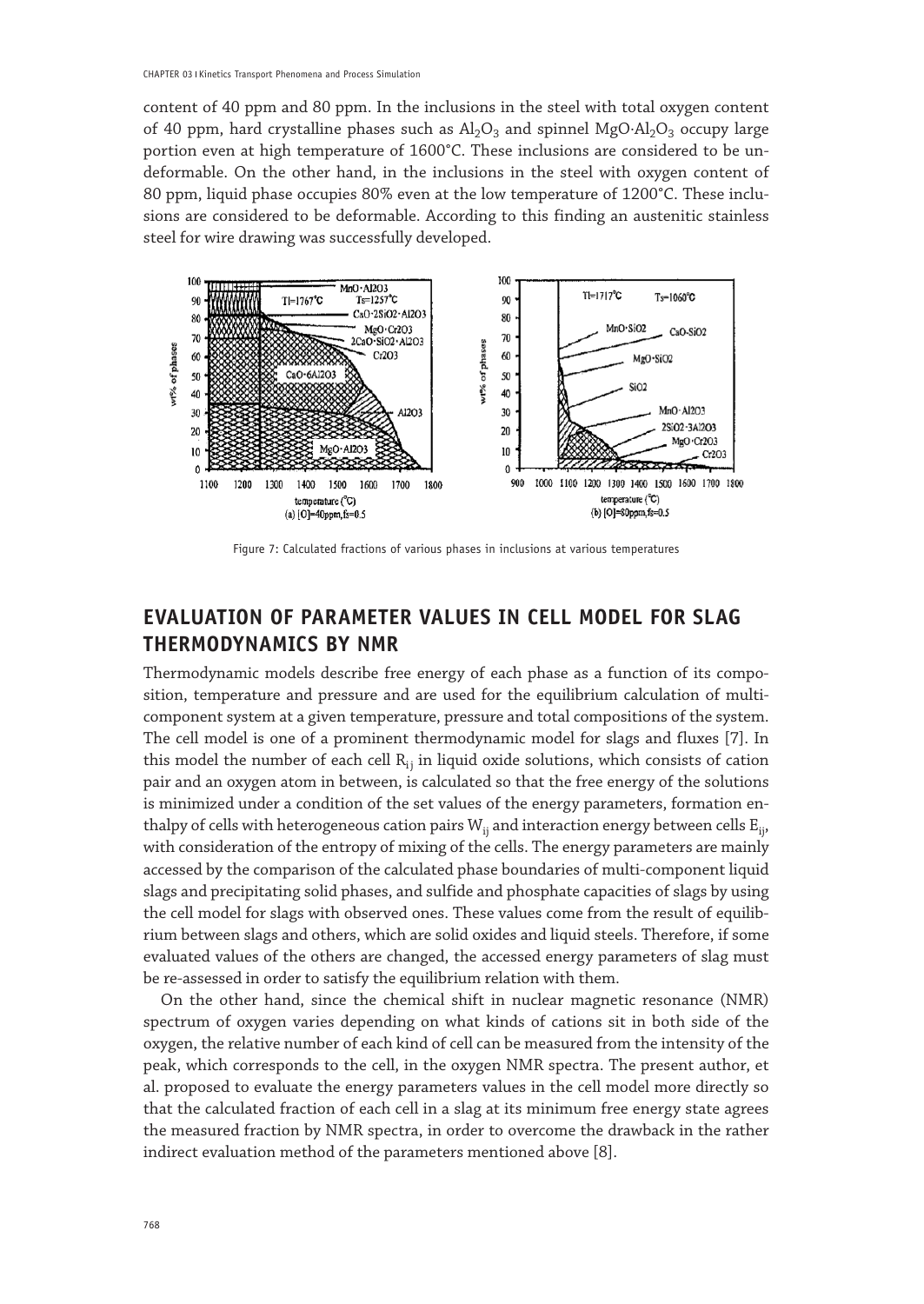## Calculation of BO/NBO Ratio in Al<sub>2</sub>O<sub>3</sub>-CaO-SiO<sub>2</sub> Slag by Cell Model

The chemical compositions of test slags are listed Table 4. The moles of various cells in the slags were calculated by using the cell model with energy parameters listed in Table 5, which are the same ones in the original cell model. The calculated moles are listed in Table 6. Since the slag alumina content is less than the composition of 'tectosilicate', where the charge of the modifier cation equals to aluminum atoms, aluminum atoms are in the silicate network [9], where oxygen in the cell (Al-O-Ca) had better be counted as bridging oxygen. Therefore, the BO/NBO ratios in slag A, B and C derived from Table 6 are approximately 42.5/57.5, 45/55 and 70/30, respectively.

Table 4: Chemical composition of slags

| Slag | Si <sub>0</sub>       | $Al_2O_2$             | CaO                   |
|------|-----------------------|-----------------------|-----------------------|
|      | 34.9mass% (0.360mol)  | 16.2mass% (0.099mol)  | 48.9mass% (0.541mol)  |
|      | 38.23mass% (0.395mol) | 15.68mass% (0.095mol) | 46.08mass% (0.510mol) |
|      | 57.4mass% (0.601mol)  | 15.9mass% (0.098mol)  | 26.8mass% (0.301mol)  |

Table 5: Parameter values (cal/mol) (W $^{\sf k}_{\rm ij}$  and E $^{\sf k}_{\rm ij}$  are indicated as W(i-k-J) and E(i-k-j), respectively)

| $W(Si-0-Al) = 2000$               | $E(Si-0-Al) = -3000$                |
|-----------------------------------|-------------------------------------|
| $W(Si-0-Ca) = -12500$             | $E(Si-0-Ca) = -4500+7500X(Si02)$    |
| $W(AI-O-Ca) = -8500+3000X(AI2O2)$ | $E(Al-O-Ca) = -5500-5000X(Al_2O_2)$ |

| slag | $(Si-0-Si)$ | (Al-O-Al) | $(Si-O-Al)$ | $(Ca-O-Ca)$ | $(Si-O-Ca)$ | $(Al-O-Ca)$ | Total mole |
|------|-------------|-----------|-------------|-------------|-------------|-------------|------------|
| A    | 0.228       | 0.158     | 0.092       | 0.002       | 0.894       | 0.184       | 1.558      |
|      | (0, 146)    | (0, 101)  | (0,059)     | (0,001)     | (0, 574)    | (0, 118)    | (1,000)    |
| B    | 0.300       | 0.160     | 0.107       | 0.001       | 0.871       | 0.146       | 1.586      |
|      | (0, 189)    | (0, 101)  | (0,067)     | (0,001)     | (0, 550)    | (0,092)     | (1,000)    |
| C    | 0.803       | 0.153     | 0.258       | 0.000       | 0.54        | 0.061       | 1.797      |
|      | (0, 447)    | (0,075)   | (0, 143)    | (0.000)     | (0, 301)    | (0.034)     | (1,000)    |

Table 6: Calculated moles of various cells (moles and molar fractions)

#### **NMR Measurements of BO/NBO Ratio in Al<sub>2</sub>O<sub>3</sub>-CaO-SiO<sub>2</sub> Slags**

<sup>17</sup>OMAS spectrum and <sup>27</sup>Al $\rightarrow$  <sup>17</sup>O CP/MAS spectrum of the slag with same composition as test slag B full labeled and calcinated at 1400°C were measured. The results are shown in Figure 8. Since the peak in <sup>27</sup>Al $\rightarrow$  <sup>17</sup>O CP/MAS spectrum can be assigned as BO peak, the other peak in  $17$ OMAS spectrum is assigned as NBO peak. From the relative intensities of these peaks in 17OMAS spectrum the BO/NBO ratio is measured to be approximately 42/58. 17OMAS spectrum of slags with compositions of slags A and C full labeled and calcinated at 1400°C were also measured. From the relative intensities of these peaks in 17OMAS spectrum the BO/NBO ratios in slags A and C are measured to be approximately 48.5/51.5 and 76/24, respectively.

Although the moles of every cells could not be separately measured by NMR at this moment, the BO/NBO ratio measured by NMR is in good agreement of the calculated one by the cell model with already assessed energy parameters. It means that NMR results also support the energy parameter values assessed before by the *indirect* method and that the *direct* evaluation method proposed here has possibility in its validity.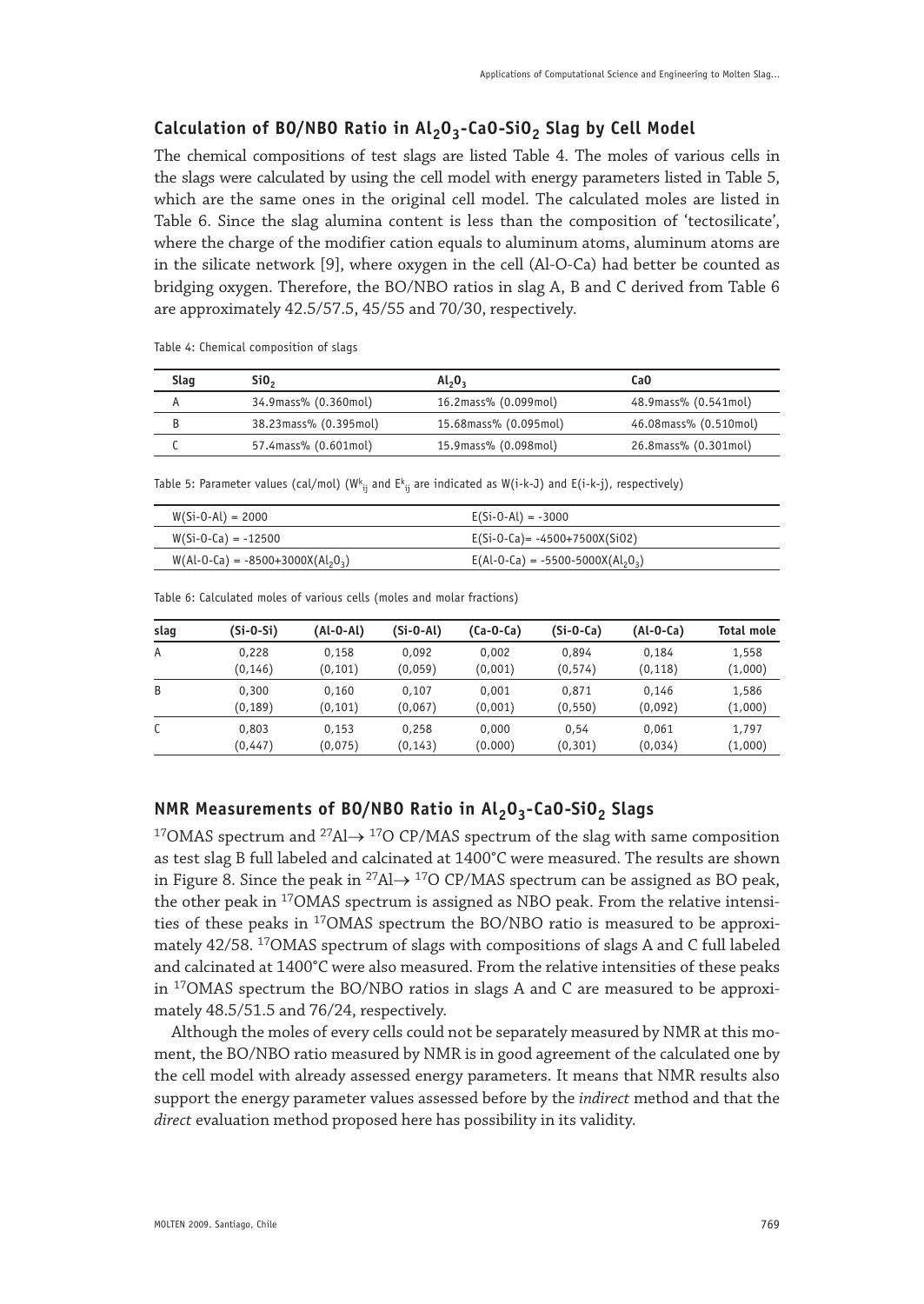

Figure 8: 17O MAS spectra and 27Al→ 17O CP/MAS spectra of slag B

## **MOLECULAR DYNAMICS SIMULATION OF CaO-SiO2 SLAGS**

Diffusion coefficients of Ca, Si and O ions were obtained by molecular dynamics simulation of molten CaO-SiO<sub>2</sub> slag [10]. Born-Mayer-Higgins inter-atomic potentials are used in the simulation. Parameter values in the inter-atomic potentials are obtained by the use of the experimental data of cohesive energy, nearest neighbor distance, etc. By assuming random walk of atoms the gradient of the plots of mean square displacement of atom vs. elapsed time gives 1/6D where D is diffusion coefficient of the atom. Figure 9 summarized calculated diffusion coefficients of Ca, Si and O ions as functions of CaO concentration in the slags, which agree well with the reported experimental values. Simultaneously, slag structure was obtained which can be utilized for evaluation of cell model for thermodynamics. Figure 10 shows the fractions of silicon ions with various number of nonbridging oxygen ions as functions of CaO concentration. The calculated behaviors are in agreement with observation [11].



Figure 9: Calculated diffusion coefficients of Ca, Si and 0 ions in CaO-SiO<sub>2</sub> melts as functions of CaO content at 1873K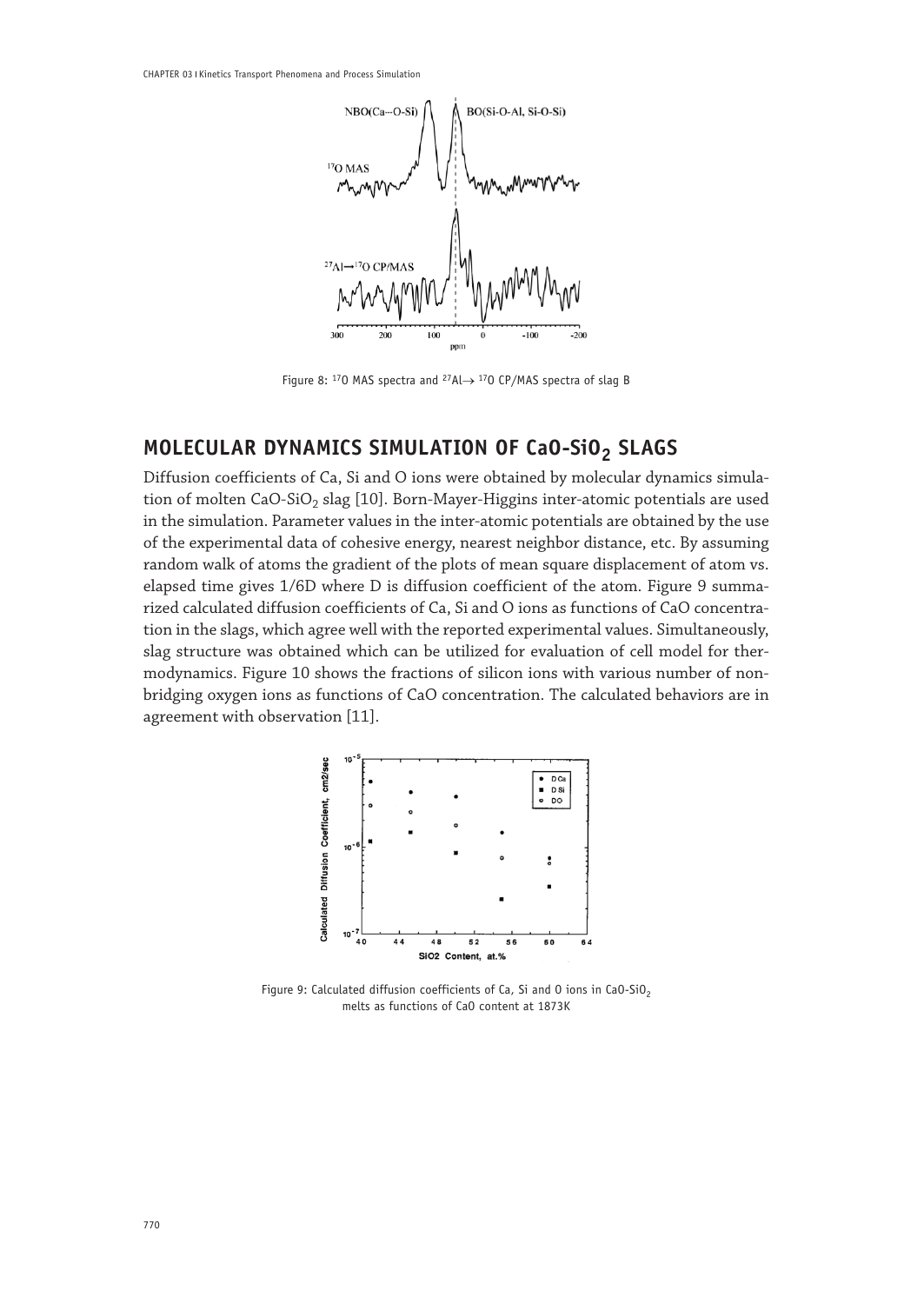

Figure 10: Calculated fractions of silicon ions with various numbers of nonbridging oxygen ions as functions of CaO content in CaO-SiO<sub>2</sub> melts

## **ABINITIO CALCULATION OF THERMODYNAMIC PROPERTIES**

Ab initio calculation was applied to estimate thermodynamic properties of solute element in silicon [12]. From energy difference of solute X in silicon at dilute solution condition and solute element in its standard state, that is, at its pure state  $\Omega_{\text{MX}}$  activity coefficient of the solute  $\gamma^{0}_{x}$  can be derived as follows:

$$
RT \ln \gamma^0_{\alpha} = \Omega_{MX} \tag{3}
$$

 $\Omega_{\text{MX}}$  can be efficiently calculated in solid state by electronic band calculation since small calculation cell size can be used because of the periodicity of atomic configuration in crystal. The obtained activity coefficient in solid silicon is converted to that in liquid silicon, whose experimental value is available, based on the following relation.

$$
\mu^0_{x}(L) + RT \ln \gamma^0_{x}(L)X(L) = \mu^0_{x}(S) + RT \ln \gamma^0_{x}(S)X(S)
$$
\n(4)

$$
RT \ln \gamma^{0}{}_{x}(L) = RT \ln \gamma^{0}{}_{x}(S) + \ln X(S)/X(L) + (\mu^{0}{}_{x}(S) - \mu^{0}{}_{x}(L))/RT
$$
 (5)

$$
\mu^0{}_x(S) - \mu^0{}_x(L) = \Delta S_s (Tm - T)
$$
\n(6)

where,  $\mu_{x}^{0}(L)$  and  $\mu_{x}^{0}(S)$  are free energy of solute X at pure liquid X and pure solid X, respectively,  $\gamma_{x}^{0}(L)$  and  $\gamma_{x}^{0}(S)$  are activity coefficient of solute X in liquid and solid infinite dilute silicon solution, respectively, and X(L) and X(S) are solute X concentrations in liquid and solid silicon, respectively.  $\Delta S_s$  is the entropy of solidification and  $T_m$  is melting temperature of solute X. The calculated activity coefficient values are summarized in Figure 11 with comparison of reported experimental values [13, 14]. Relative values of calculated activity coefficients among Fe, Al and Ti are in agreement with experimental values, but calculated values are much higher than experimental ones by several orders. This is due to the  $X(S)/X(L)$  values, solid/liquid partition coefficient of solutes,  $k_x$ , applied in Equation (5) was those near the melting points of silicon. It is considered that  $\gamma^0_{\ x}(\mathsf{S})$ is icreaced much faster than  $\gamma \frac{0}{x}$  (L) as the temperature goes down since the solid phase becomes much stiffer in comparison to the under cooled liquid phase and solubility of X becomes much smaller in solid than in liquid at the low temperature. Therefore, the kx is much smaller at 0K than at the melting temperature of silicon. Since calculation of  $\gamma_{\rm x}^0(\rm S),$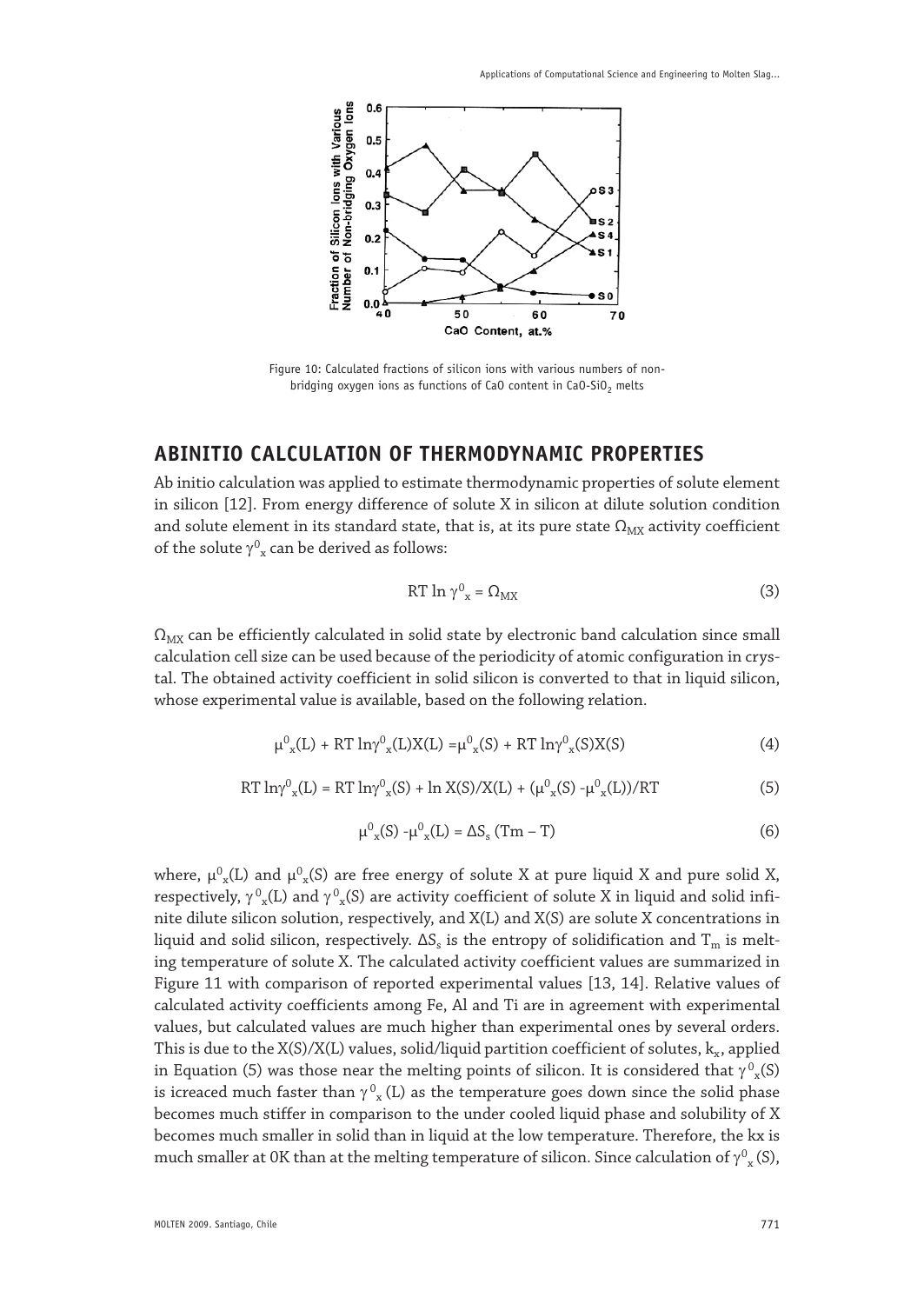that is  $\Omega_{\text{MX}}$ , is done at 0K, much smaller values for X(S)/X(L) should have been used for conversion of  $\gamma^{0}_{x}$  (S) into  $\gamma^{0}_{x}$  (L) in Equation (5).



Figure 11: Comparison of calculated activity coefficients with experimental values at the temperature of 1723K

This kind of ab-initio calculation can be also utilized in estimation of thermodynamic properties of molten slag and evaluation of inter atomic potentials which are used in molecular dynamics simulation of slag.

### **REFERENCES**

- **Robertson, D. G. C., Deo, B. & Oguchi, S.** (1984). *Muticomponent Mixed-Transport-Control Theory for Kinetics of Coupled Slag/Metal and Slag/Metal/Gas Reactions: Application to Desulphurization of Molten Iron*. Ironmaking and Steelmaking, 11(1), pp. 41-55. [1]
- **Kitamura, T., Shibata, K., Sawada, I. & Kitamura, S.** (1989). *Optimization of Refining Process by Computer Simulation*. Bulletin of Japanese Institute of Metals, 28(4), pp. 310-312 (in Japanese). [2]
- **Kiyose, A., Miyazawa, K., Yamada, W., Watanabe, K. & Takahashi, H.** (1996). *Mathematical Modelling of Change in Composition of Mold Flux in Continuous Casting of Steels*. ISIJ Int., 36(Supplement), pp. S155-S158. [3]
- **Matsumiya, T.** (1992). *Mathematical Analyses of Segregations and Chemical Compositional Changes of Nonmetallic Inclusions during Solidification of Steels*. Trans JIM, 33(9), pp. 783-794. [4]
- **Clyine, T. W. & Kurz, W.** (1981). *Solute Redistribution during Solidification with Rapid Solid State Diffusion*. Metall. Trans. A, 12A(6), pp. 965-971. [5]
- **Yamada, W., Matsumiya, T., Fukumoto, S., Tanaka, S. & Takeuchi, H.** (1993). *Simulation of the Compositions of Nonmetallic Inclusions in Cast Stainless Steels*. Proceedings of Intern Conf on Computer-assisted Materials Design and Process Simulation. Tokyo, ISIJ, pp. 123-128. [6]
- **Gaye, H. & Welfringer, J.** (1984). *Modelling of the Thermodynamic Properties of Complex Metallurgical Slags*. Proc. 2nd Int. Sympo. on Metallurgical Slags and Flues, ed. H. A. Fine and D. R. Gaskell, TMS-AIME, Warrendale, P.A., pp. 357-375. [7]